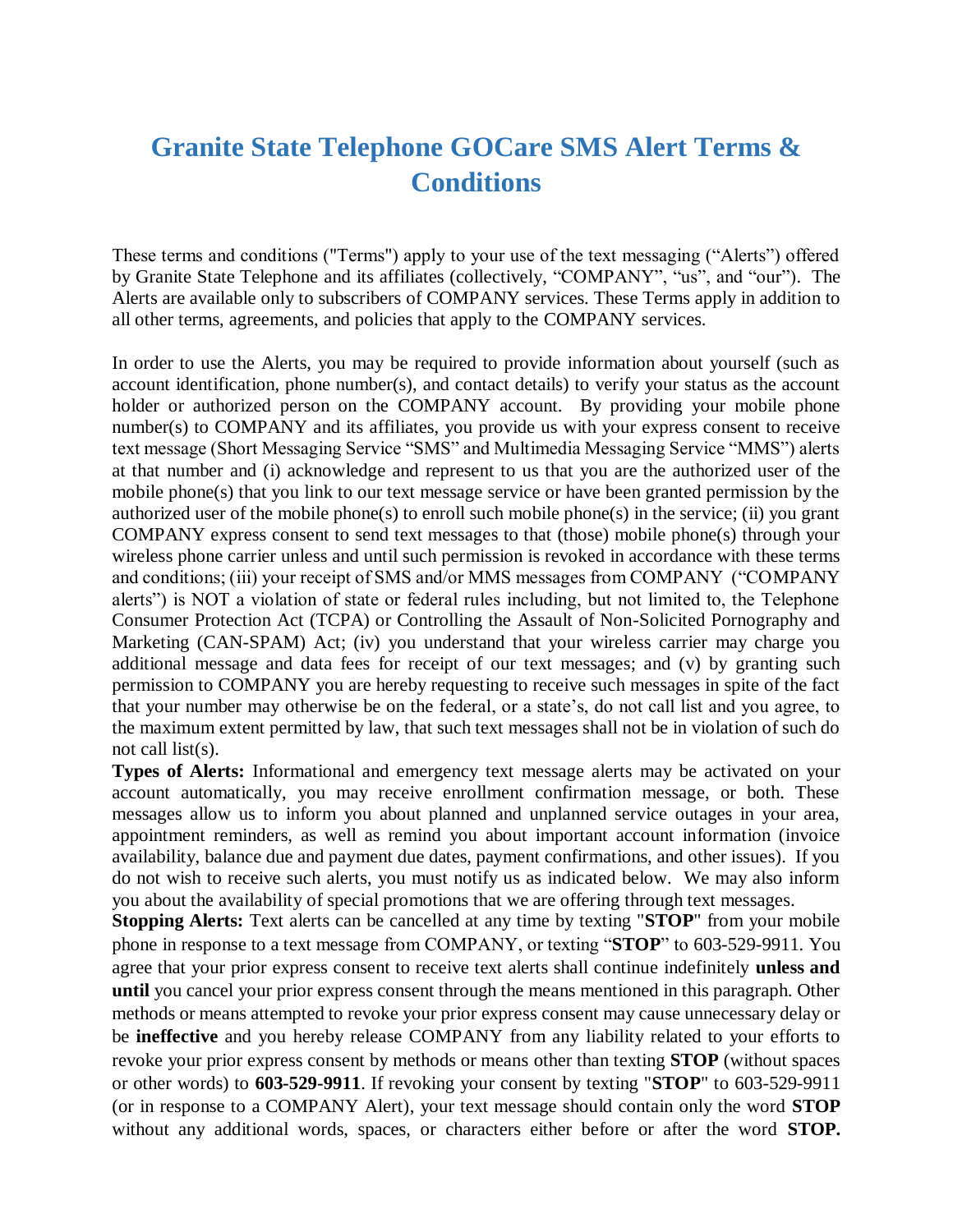COMPANY will reasonably endeavor to comply with other text (email or phone) communications in which you indicate a clear and unmistakable intent to revoke your prior permission; however, you (a) understand that text messages to 603-529-9911 go to an automated number that is not monitored by a human, and the ability to interpret your intent is severely restricted and, therefore, (b) you hereby release COMPANY from any liability for your efforts to revoke your permission via a text message that does not strictly comply with the terms stated in the first sentence of this paragraph. Furthermore, by activating text alerts, you hereby grant COMPANY express permission (without qualification) to respond to your cancellation request whether that request came through a telephone call with a COMPANY employee, or by texting "**STOP**" with a confirmatory text message in return that will (i) confirm receipt of your cancellation request as well as (ii) indicate that you will no longer receive text alerts from COMPANY. Furthermore, you agree that COMPANY will reasonably endeavor to send you the aforementioned confirmatory cancellation text message in a timely manner.

However, you hereby release COMPANY from any liability related to a confirmatory text message or the timeliness in which you receive one.

**Get Help or Support:** To get help or answers to your questions, visit our website at https://www.mygsc.com/alerts/, text the word **HELP** without additional characters to **603-529- 9911** for assistance with COMPANY Alerts (you must be registered for COMPANY Alerts for proper HELP by text), or call 603-529-9911.

**Cost of Alerts:** COMPANY does not charge to send you text alerts. However, depending on the plan you subscribe to with your wireless carrier, **message and data rates may be applied by your mobile carrier**. Check with your wireless phone carrier for your plan details.

**Message Frequency:** Message frequency will be at least monthly, but ultimately depends on the type of alerts sent to your mobile phone, the manner in which you conduct account activities, as well as the number of planned or unplanned maintenance events scheduled in your area. Customers can typically expect 3 - 5 messages per month from COMPANY Alerts.

**Carriers Supported List:** The following carriers are currently supported by COMPANY's text alert service: AT&T, Alaska (ACS Wireless), Alltel Wireless, Appalachian Wireless, Bluegrass Cellular, Boost Mobile, C Spire Wireless, Carolina West Wireless, Cellcom, Cellone Nation, Cellular One of East Central Illinois, Charlton Valley Cellular, Chat Mobility, Cincinnati Bell, Coral Wireless, Cricket (Leap Wireless), Cross (d/b/a Sprocket), DTC Wireless, Duet IP, Element Mobile, EpicTouch, GCI Communications, Golden State Cellular, Illinois Valley Cellular, Immix/Keystone Wireless, Inland Cellular, iWireless, Leaco, MetroPCS, Mosaic, Nemont/Sagebrush, NTELOS, Nex-Tech Wireless, Nextel Communications, Northwest Missouri Cellular, Panhandle Wireless, Peoples Wireless, Pine Cellular, Pioneer, Plateau Wireless, Revol Wireless, Rina-Custer, Rina-All West, Rina-Cambridge Telecom Coop, Rina-Eagle Valley Comm, Rina Farmers Mutual Telephone Co, Rina—Nucla Nutria Telephone Co, Rina-Silver Star, Rina-South Central Comm, Rina-Syringa, Rina-UBET, Rina-Manti, South Canaan/Cellular One of NEPA, Sprint PCS Wireless, T-Mobile, Thumb Cellular, US Cellular, Union Wireless, United Wireless, Verizon Wireless, Viaero Wireless, Virgin Mobile, and West Central Wireless (WCC). **Changes in Terms:** COMPANY reserves the right to change these terms or cancel the text alerts at any time. Please check these Text Alerts Terms and Conditions on a regular basis for changes. Your continued use and acceptance of text alerts after changes are posted will mean that you accept the terms as modified by the posted changes.

Proprietary Notice

This document contains proprietary information and is confidential. Not for disclosure without express written permission. This document is authorized for use by NuTEQ Solution's personnel only*.*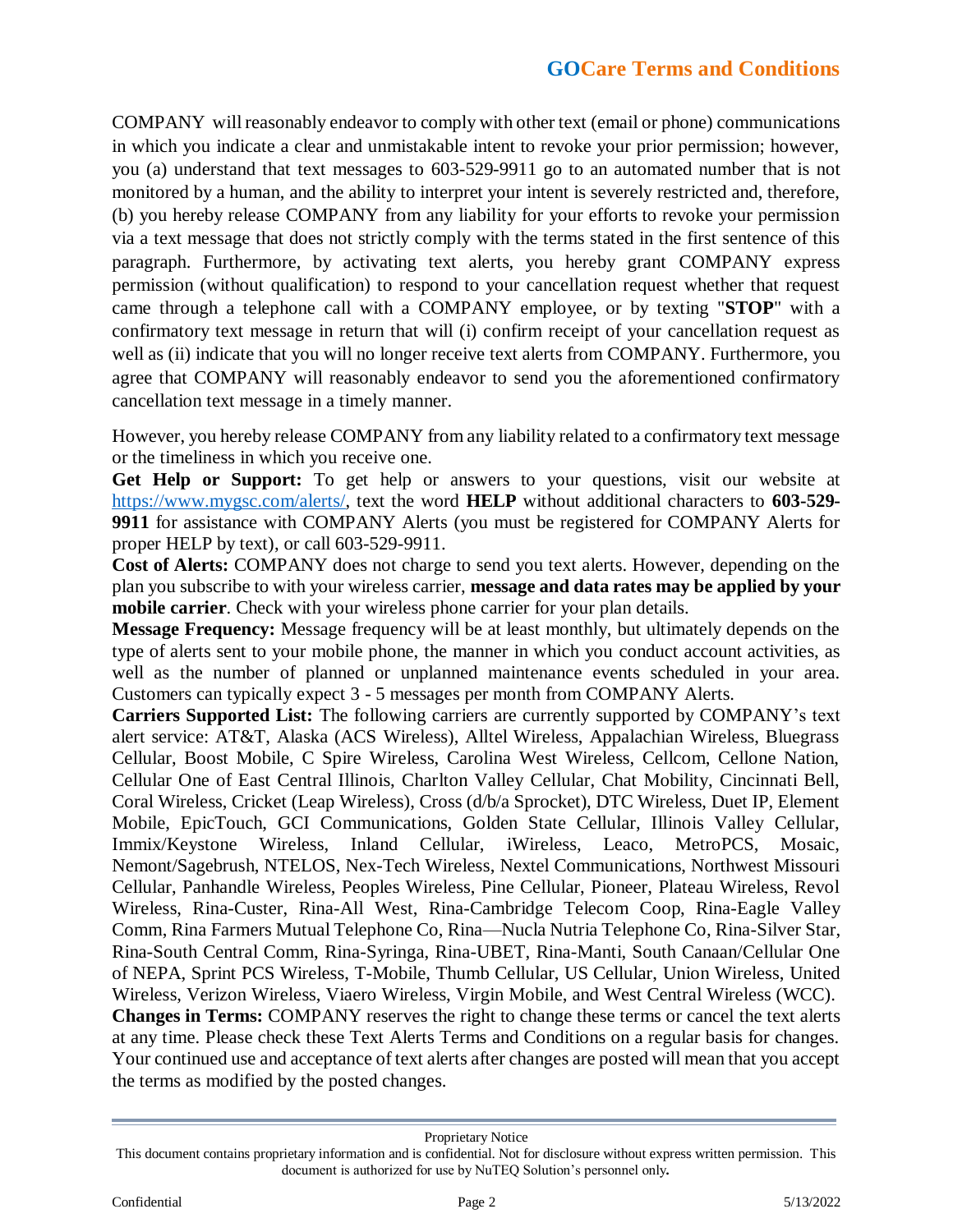## **GOCare Terms and Conditions**

**No Guarantee or Warranties:** COMPANY Alerts use wireless service provider networks to deliver SMS and/or MMS (text) service; however, COMPANY does not operate the wireless networks. COMPANY is not liable for the availability (or lack thereof) of wireless network coverage, the failure of the wireless networks to complete a transaction, deliver an Alert or message, or otherwise interfere with the timeliness or transmission of SMS and/or MMS or the Alerts. COMPANY disclaims any responsibility for any wireless service used to access the Alerts. COMPANY Alerts are available to customers based in the United States. Customer understands and acknowledges that Alerts are not intended to be accessed from outside of the United States. In addition, because COMPANY does not operate or control the wireless networks used to access the Alerts, we cannot guarantee the privacy or security of wireless data transmissions. Please check with your wireless service provider for information about its privacy and security practices. COMPANY is not responsible for incomplete, lost, late, or misdirected messages, including (but not limited to) undelivered messages resulting from any form of filtering by your mobile carrier or service provider. COMPANY also makes no representations or warranties whatsoever regarding text alerts. The services are provided on an "as is" and "as available" basis. COMPANY and its subsidiaries, affiliates, officers, agents, employees, partners, and licensors expressly disclaim all warranties of any kind, whether express or implied, including, but not limited to the implied warranties of merchantability, fitness for a particular purpose and non-infringement. COMPANY, its subsidiaries, affiliates, officers, agents, employees, partners, and licensors make no warranty that (a) the services will meet your requirements; (b) the services will be uninterrupted, timely, secure, or error-free; or (c) the results that may be obtained from the use of the services will be accurate or reliable.

**Privacy:** For additional information regarding COMPANY's use of your information, please see our Privacy Notice. You acknowledge and agree that text messaging is provided via wireless systems which use radios (and other means) to transmit communications over complex networks. We do not guarantee that your use of text messages will be private or secure, and we are not liable to you for any lack of privacy or security you may experience. You are fully responsible for taking precautions and providing security measures best suited for your situation and intended use of text messaging, including expressing your desire to not receive them.

**Limitation of Liability:** TO THE MAXIMUM EXTENT PERMITTED BY APPLICABLE LAW, YOU HEREBY AGREE THAT COMPANY SHALL NOT BE LIABLE FOR ANY DIRECT, INDIRECT, CONSEQUENTIAL, SPECIAL, INCIDENTAL, PUNITIVE, OR ANY OTHER DAMAGES, EVEN IF COMPANY HAS BEEN ADVISED OF THE POSSIBILITY OF SUCH DAMAGE OR LOSS, ARISING OR RESULTING FROM OR IN ANY WAY RELATING TO YOUR USE OR RECEIPT OF OR FAILURE TO RECEIVE TEXT ALERTS. OTHER THAN AS REQUIRED UNDER APPLICABLE CONSUMER PROTECTION LAW, UNDER NO CIRCUMSTANCE WILL COMPANY, ITS PARENTS, SUBSIDIARIES, AFFILIATES, AGENTS OR LICENSORS BE LIABLE FOR ANY LOSS OR DAMAGE CAUSED BY THE USE OF OR RELIANCE ON INFORMATION OBTAINED THROUGH THE ALERTS. THE SERVICE IS PROVIDED "AS IS," "WITH ALL FAULTS," AND "AS AVAILABLE." COMPANY AND ITS PARENTS, SUBSIDIARIES, AFFILIATES, AGENTS OR LICENSORS CANNOT AND DO NOT WARRANT THE ACCURACY, COMPLETENESS, USEFULNESS, TIMELINESS, NONINFRINGEMENT, MERCHANTABILITY OR FITNESS FOR A PARTICULAR PURPOSE OF THE

Proprietary Notice

This document contains proprietary information and is confidential. Not for disclosure without express written permission. This document is authorized for use by NuTEQ Solution's personnel only*.*